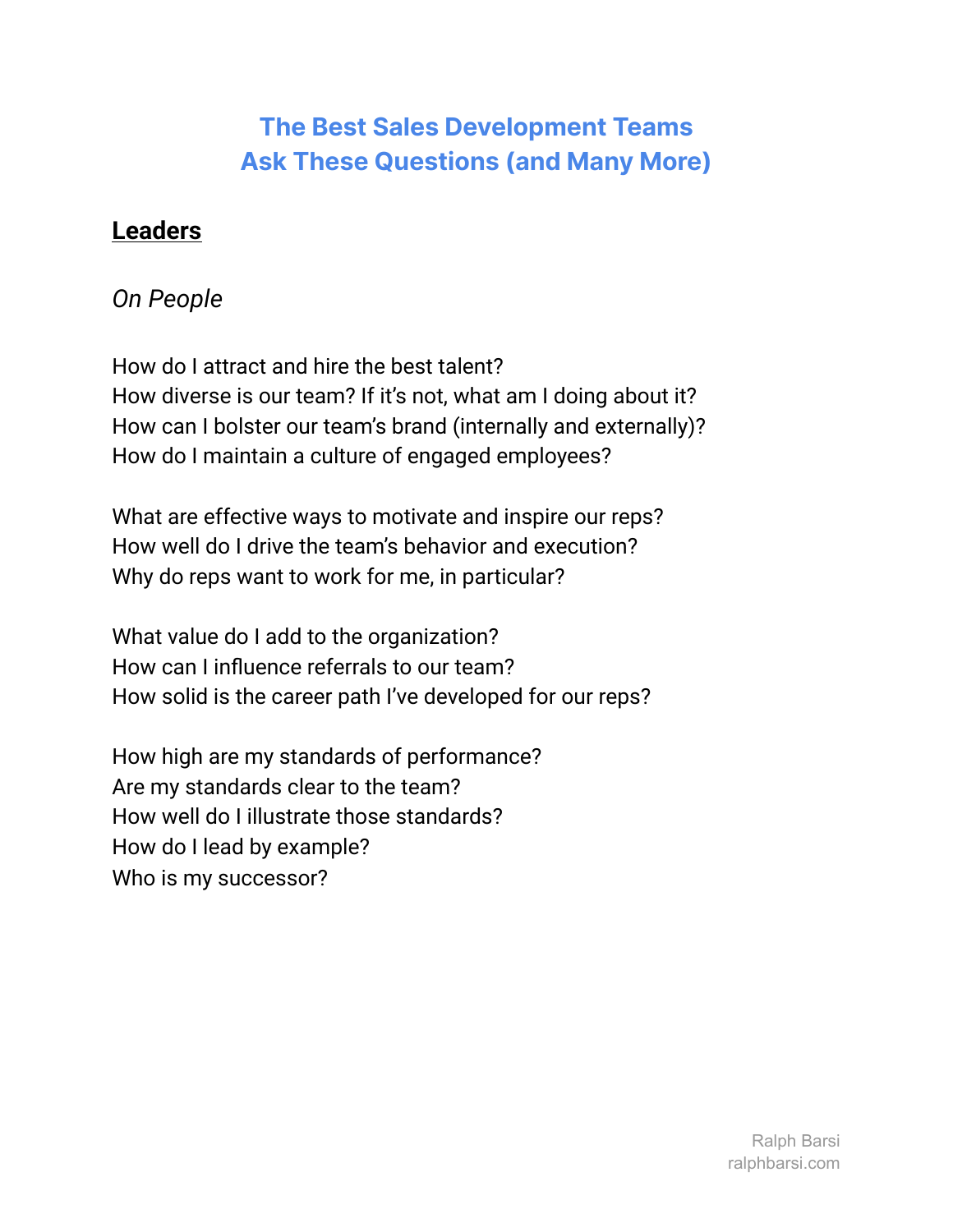#### **Leaders**

#### *On Process*

How can I drive consistent volumes of high-quality leads for the team? How can I ensure reps -

- quickly follow-up on leads?
- adhere to SLAs (Service Level Agreements)?
- convert a higher percentage of leads?

What are the ideal answers we -

- want from prospects?
- want to provide prospects?

What do our buyer personas and / or ideal customer profiles look like?

How do I onboard reps so they ramp faster and add value sooner? What are our 10 most effective emails, opening lines, and words?

What specific steps does Demand Gen take to market to our target accounts?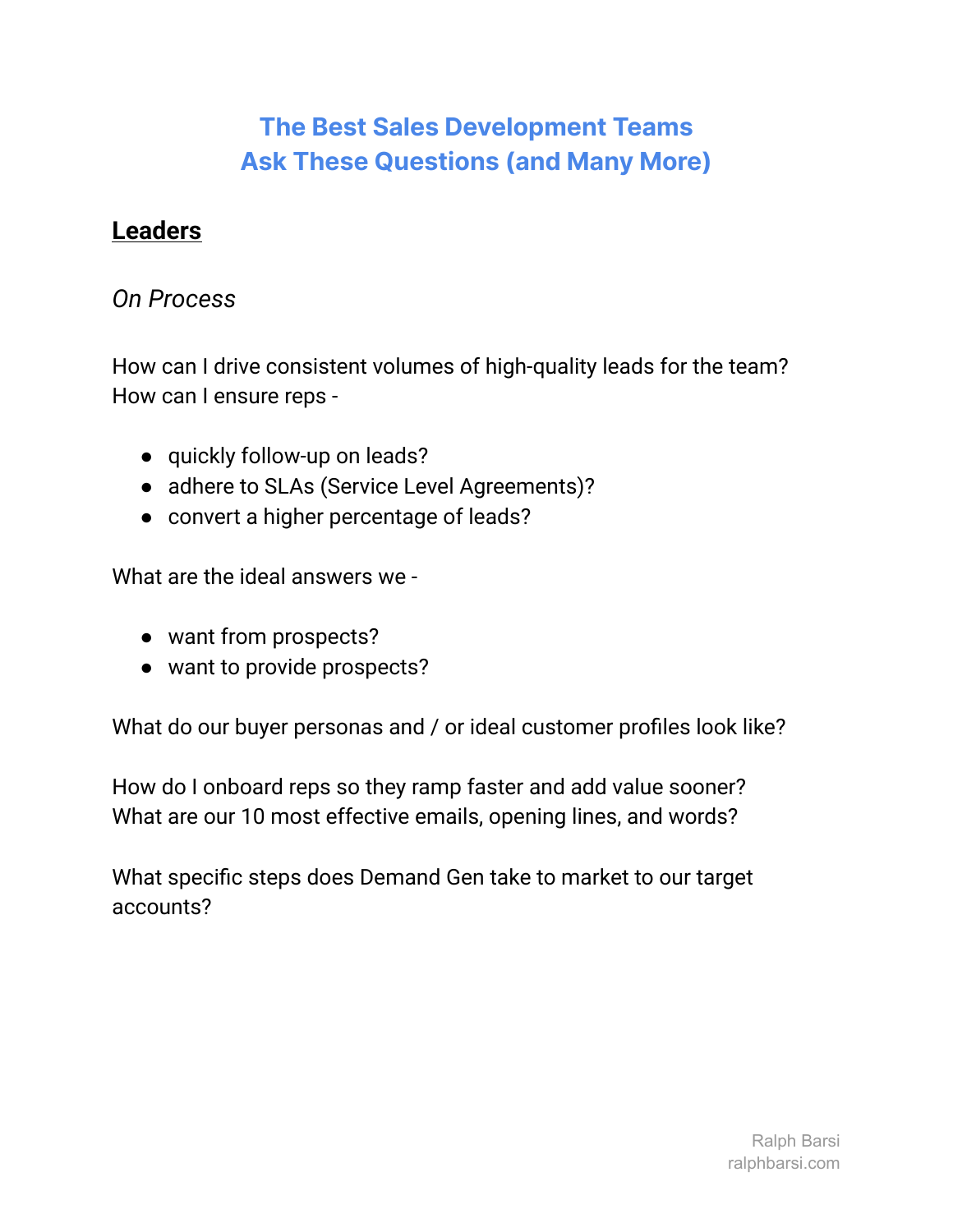### **Leaders**

### *On Tools and Technology*

What are our key performance indicators (KPIs)? What are our top lead and lag measures?

What tools are represented in our tech stack? How do I monitor the proliferation of sales development apps? What is our process for evaluating tools and technology? Who are the key stakeholders needed to buy new tools?

What tools can we not live without? What tools can we live without? Why are we paying for them? How do we know the tech stack is optimally used by our team?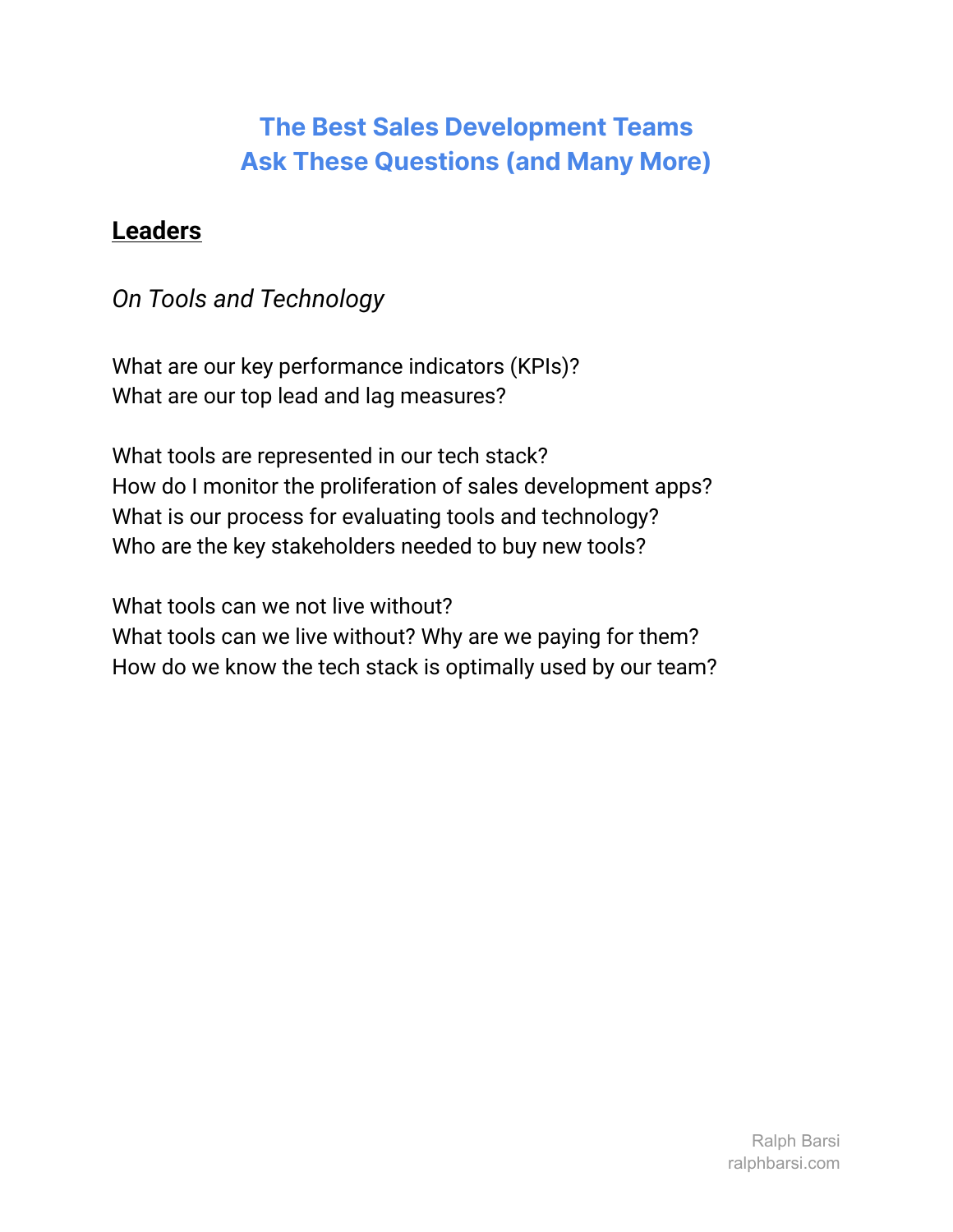### **Reps**

### *On Professional Development*

Do I want to pursue sales as my career? Why? Where can the marketplace (prospects) learn more about me? Can people see my work anywhere online?

How good am I at writing down my goals every single day? How am I measuring my progress? How do I become the best at my craft?

What am I doing every day to serve the marketplace? What do I do outside of work to shape my brand and reputation? How great is my attitude?

What are my goals? Short-term, mid-term, and long-term? Who do I want to emulate or model in my career? What skills and competencies do I need to work on? How can my boss or mentor or peers help me improve?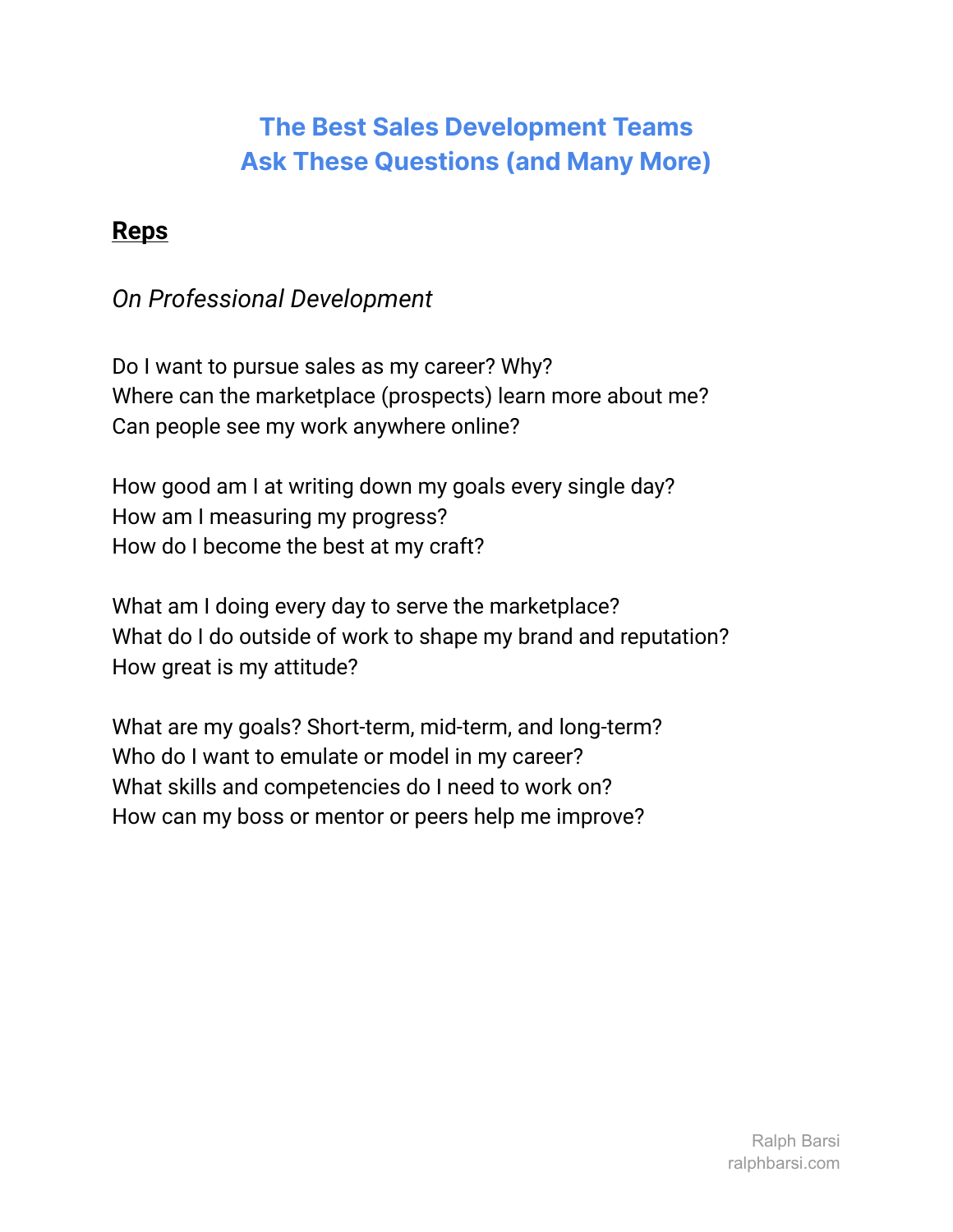### **Reps**

# *On Inbound Lead Qualification*

How many leads do I own? On average, how new or old are the leads I own? What are the statuses of my leads? (Open, Engaged, etc.) What are the sources of my leads? (Website, Event, etc.) Are there duplicates? Do any of them look familiar?

How well have I qualified your leads? What are my conversion rates from lead-to-opportunity? What are my conversion rates by lead status?

What relevant info about the lead can I mention in my response? How can I best start the conversation? What's my opening line?

What do I want to accomplish with this lead? Have I really tried to reach this person?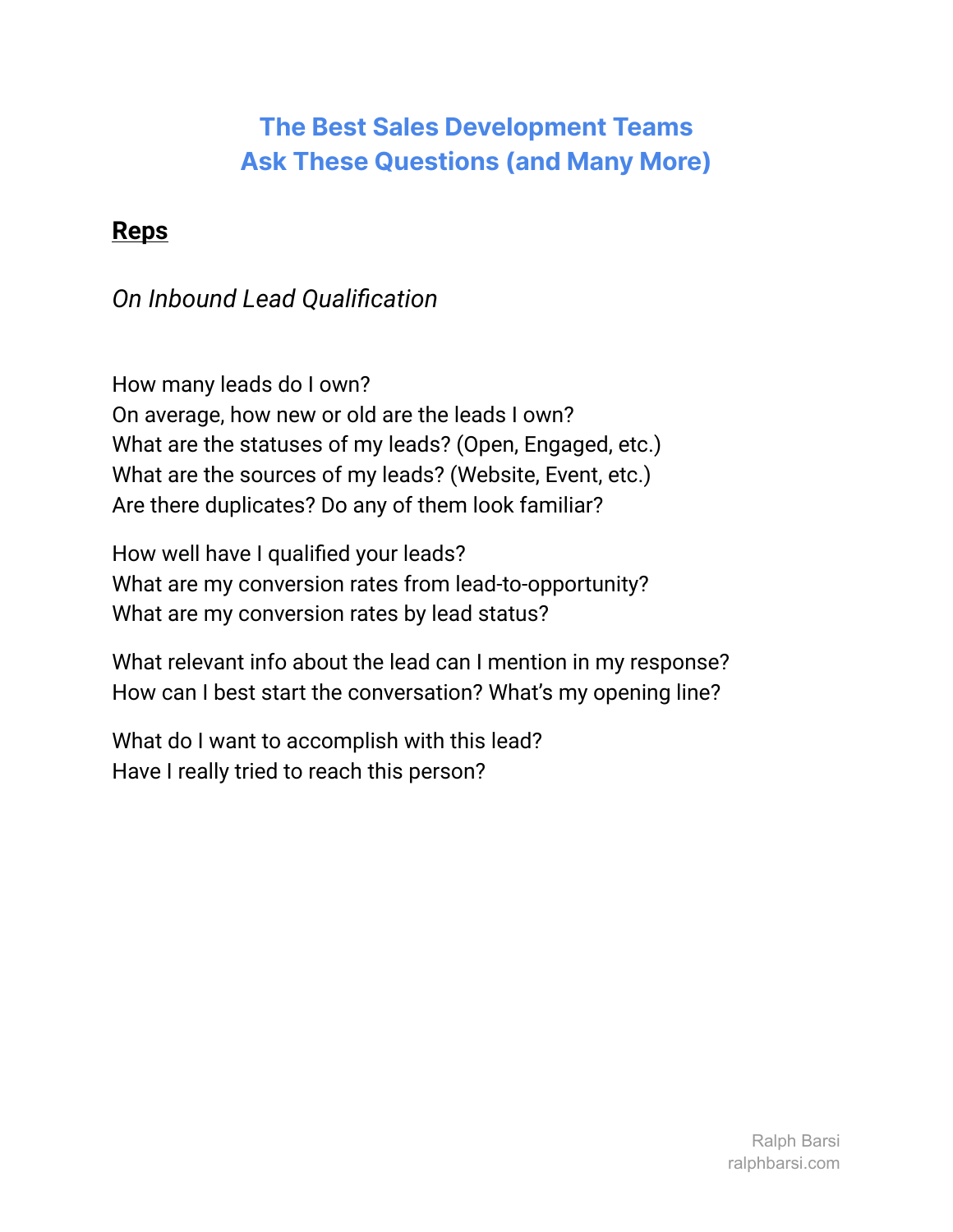### **Reps**

### *On Outbound Prospecting*

What are the Top 10 companies or people I must reach? Why are they in the Top 10?

How can I have an in-person conversation with my top prospects? Have I attempted to reach them once or 25 times? How much am I willing to tactfully persist?

Why would prospects want to speak with me at this moment? How well do I know my territory, vertical, and suspect-prospect mix? How strong are the relationships between my account executives and me? Do I add value to their work? Do I contribute to their revenue pipeline?

How often do I look for and model best practices? Who do I know that knows someone in this account? Can they broker an introduction for me? How will I thank them? What can I do for them? Can I truly get to anyone if I'm determined?